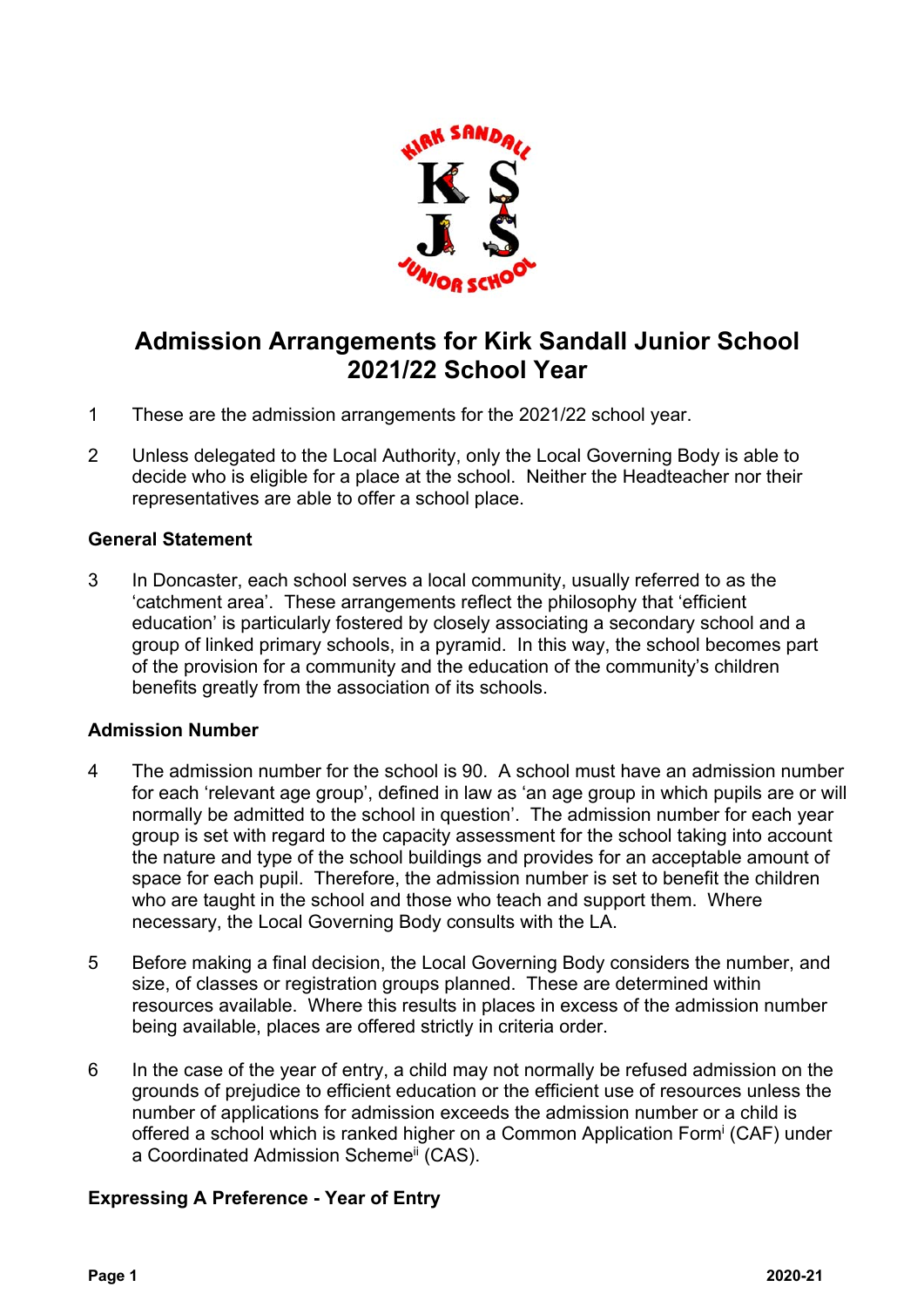7 Applications for admission to a schools year of entry should be made in accordance with the relevant CAS.

### **Closing Date For Receipt Of Parental Preferences**

8 The closing dates for receipt of preferences for the year of entry are in accordance with the Authority's CAS.

Late applications are processed in accordance with the relevant CAS.

## **Eligibility For A Place At A School - Oversubscription Criteria**

9 This section outlines the criteria to be used to decide upon eligibility for a place where the number of preferences exceeds the admission limit.

 Preferences for each school will be sorted in the order of the criterion outlined below. Each of the remaining criterion are applied in order of priority as tie breakers, with criterion e) being the final tie breaker.

# a) **Looked After Children or all Previously Looked After Childreniii**

#### b) **Link School**

Children attending Kirk Sandall Infant School and who have, on the closing date, attended that school continuously for more than one calendar year.

#### c) **Catchment Area**

Children who are ordinarily residenti<sup> $v$ </sup> in the catchment area of the school.

For applications for the year of entry received by the closing date, a catchment area school will be determined in relation to the address at which the pupil is ordinarily resident on that date. Once a waiting list is formed, a child's place on that list will be updated in light of any new address.

#### d) **Siblings**

 Children who are living within the same family unit (e.g. stepchildren) who will be attending the requested school at the point of admission. Where the requested school is an infant or junior school, attendance at a linked infant or junior school will be included.

 Where there are insufficient places in the appropriate year group to enable all siblings from a family unit to be admitted, including twins, triplets, etc, priority for available places will be given in order of birth, eldest first.

#### e) **Proximity**

 Children who live nearest to the requested school measured in a straight line from the centre point of the child's ordinary place of residence<sup>iv</sup>, to the entrance nearest to the reception point of the school.

 If two or more pupils live equidistant from the school, the distance each pupil lives by road from the preferred school will be measured and the place offered to the pupil who lives nearest by this means. In the event of this being equal (e.g. in the case of flats), places will then be decided by Random Allocation*.*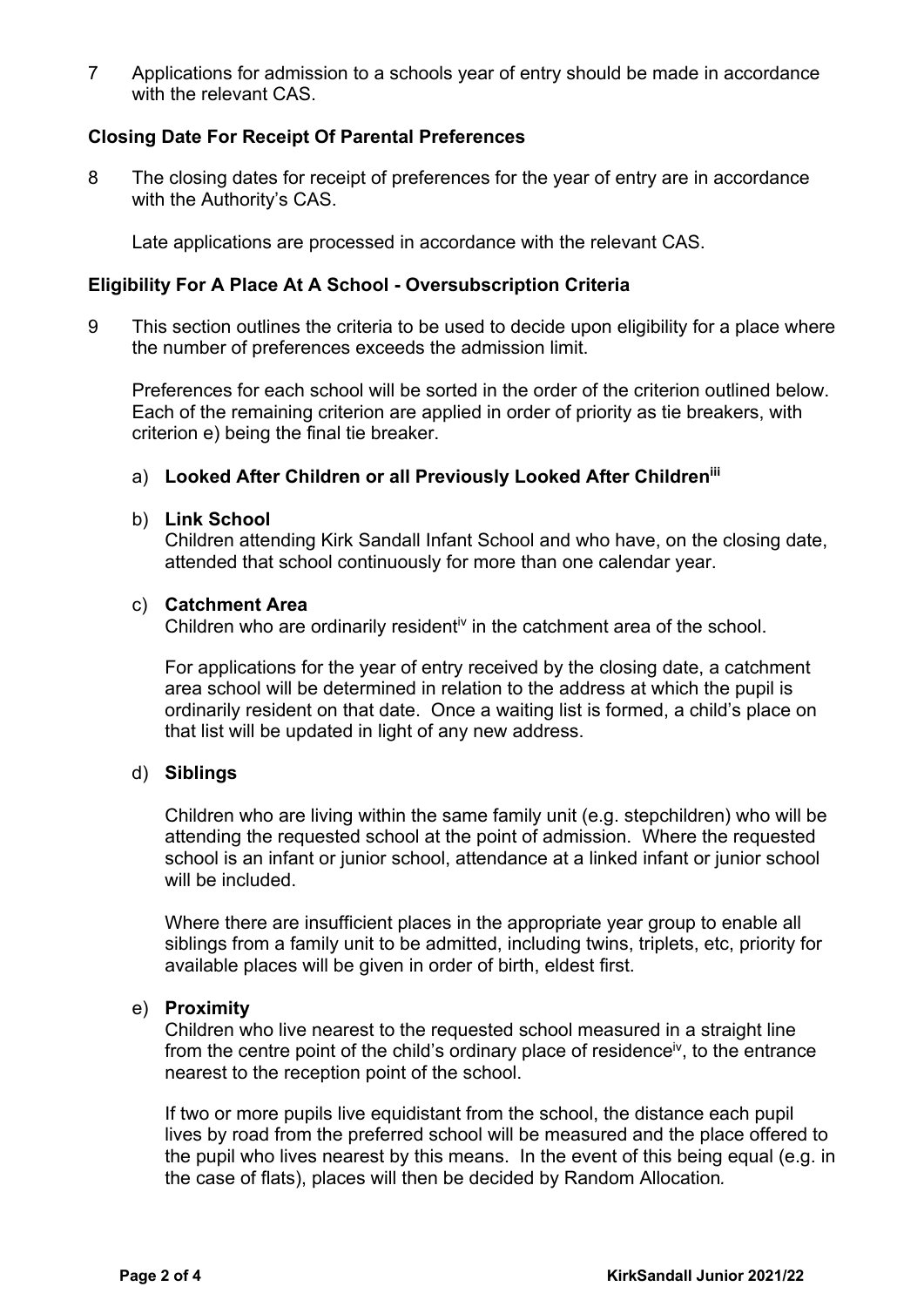Measurements will be made using EMS for Windows provided by Capita Education Services and/or ArcView GIS provided by Environmental Systems Research Institute Inc or suitable substitute.

## **The Offer Of A Place At A School**

10 Decisions will be posted to parents in accordance with the Authority's CAS.

#### **Unsuccessful Applications**

11 Any parent whose child is not offered a school place for which they have expressed a preference has the right to an independent appeal.

## **Waiting Lists**

- 12 Pupils will be added to the waiting list(s) of community schools where they were refused a place and those schools were ranked higher on the CAF than the place offered. Places on the waiting list will be strictly prioritised in criteria order given above and will operate until the end of the autumn term.
- 13 Places will only be allocated from the waiting list when the number of pupils falls below the Admission Limit of the school. Whilst the waiting list is in operation, when a place does become available it will be allocated to the child at the top of the list on the day that written confirmation of the vacancy is received.

#### **In Year Transfers**

- 14 Applications for admission outside of the normal admission round (In Year Transfers) are normally considered each school week. They should be made on the official application form.
- 15 Where there are sufficient places an application will normally be agreed unless specific circumstances apply<sup>v</sup>.
- 16 Where there are insufficient places for the number of applicants, all applications will be ranked in accordance with the criterion listed above and places awarded accordingly.
- 17 Where a place is not available, the application will normally be refused and the applicant will be offered the right of appeal to an independent appeals panel.
- 18 If a place is agreed, the headteacher will, within two weeks of a place being offered, determine a start date.
- 19 Pupils are normally admitted to a school at the start of the next new term other than with the prior approval of the Headteacher of the school or in circumstances beyond the parent's control, e.g. movement into the Borough.
- 20 Pupils are required to start at the school within two weeks of the start date offered by the headteacher and places cannot be held open beyond this period. Applicants must be in a position to take up a place within this stated period.
- 21 Repeat applications made for entry to the same year group at the same school will not be considered, unless there has been significant and material change to either the families or the schools circumstances, since a previous application, and this is relevant to the application for admission. Where information was known at the time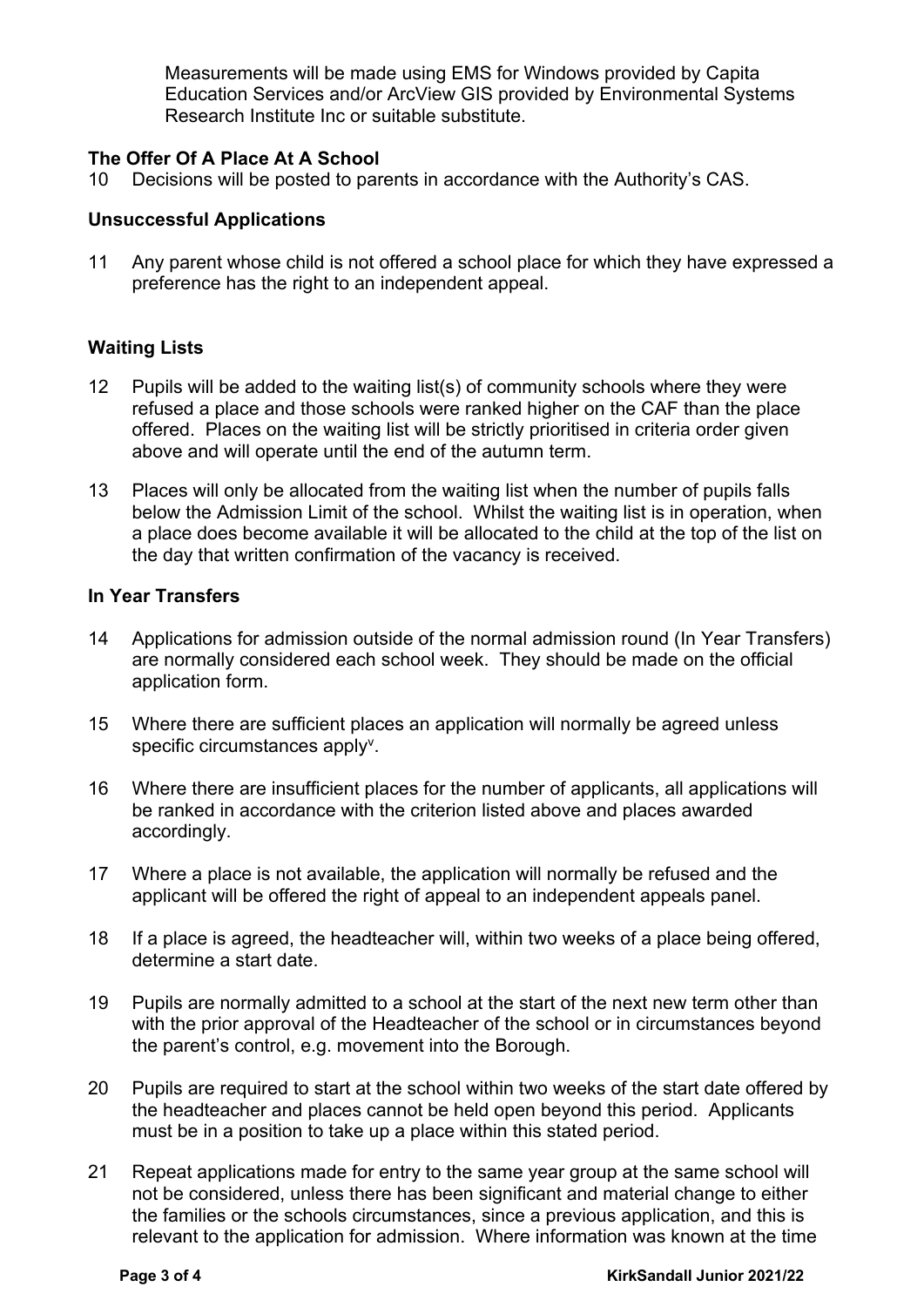of the original application or appeal, but parents chose not to use it, this will not be considered as additional information or a change in circumstances.

22 In accordance with DCSF requirements, where a Fair Access Protocol has been adopted by the Council, pupils may be admitted under this protocol outside of the normal admission arrangements noted above.

#### **Independent Appeals**

23 If a place is not offered at a preferred school parents have the right of appeal to an Independent Appeal Panel formed in accordance with the legislation. Details of the appeals procedure will be sent to parents with their decision.

Parents who intend to make an appeal should normally submit a notice of appeal within 20 days of receiving the refusal letter to:

Litigation and Education Section, Directorate of Resources, Doncaster Council, Civic Office, Waterdale, Doncaster, DN1 3BU.

# **General Information**

#### **False Information**

Any place offered on the basis of a fraudulent or intentionally misleading application will be withdrawn, e.g. giving a false address. It is for parents to satisfy the admission authority of their circumstances as they apply to the admission criteria at the time of application.

#### **Multiple Addresses**

Where a child is resident with parents at more than one address, the address used for admission purposes shall be the place at which the child spends the majority of the school week (Monday to Friday) during term time. Where there is a clear 50/50 split, parents should decide.

## **Explanatory Notes**

## <sup>i</sup> **Common Application Form (CAF)**

This is a form used in the admission process on which parents express preferences for a school or schools at the normal point of admission.

## ii **Co-ordinated Admissions Scheme (CAS)**

A scheme, determined by a local authority, for ensuring that a single offer of a place is communicated to parents who have applied for places during the normal admission round. Separate schemes apply in the case of primary and secondary admissions.

#### **iii Looked After Children or all Previously Looked After Children**

A 'looked after child' is a child who is (a) in the care of a local authority, or (b) being provided with accommodation by a local authority in the exercise of their social services functions (see the definition in Section 22(1) of the Children Act 1989) at the time of making an application to a school. This includes children who were adopted under the Adoption Act 1976 (see section 12 adoption orders) and children who were adopted under the Adoption and Childrens Act 2002 (see section 46 adoption orders). Child arrangements orders are defined in s.8 of the Children Act 1989, as amended by s.12 of the Children and Families Act 2014. Child arrangements orders replace residence orders and any residence order in force prior to 22 April 2014 is deemed to be a child arrangements order. See Section 14A of the Children Act 1989 which defines a 'special guardianship order' as an order appointing one or more individuals to be a child's special guardian (or special guardians).